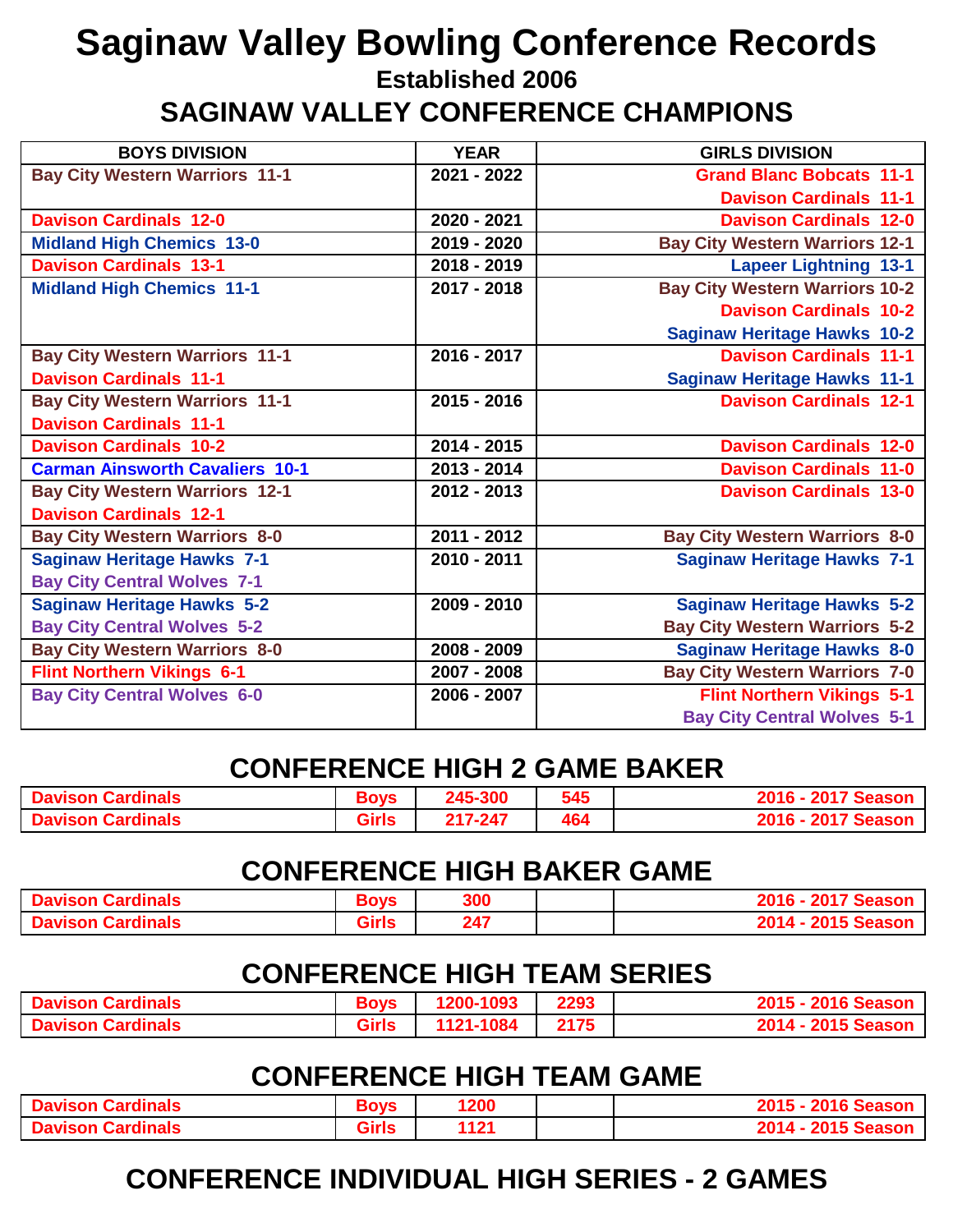| .uebke<br><b>Mason L</b> | Bovs         | <b>Flint Powers</b> | 556 | 2020 Seasor        |
|--------------------------|--------------|---------------------|-----|--------------------|
| <b>Taylor Davis</b>      | <b>Girls</b> | <b>Davison</b>      | 550 | 2016 - 2017 Season |

## **CONFERENCE INDIVIDUAL HIGH GAME**

| <b>Hunter Fletcher</b> | <b>Boys</b>  | <b>Grand Blanc</b> | 300     | 2021 - 2022 Season |
|------------------------|--------------|--------------------|---------|--------------------|
| <b>Joe Merz</b>        | <b>Boys</b>  | <b>Davison</b>     | 300     | 2021 - 2022 Season |
| <b>Brendan Ashley</b>  | <b>Boys</b>  | <b>Davison</b>     | 300     | 2019 - 2020 Season |
| <b>Sam Israel</b>      | <b>Boys</b>  | <b>Western</b>     | 300     | 2016 - 2017 Season |
| <b>Dylan Brown</b>     | <b>Boys</b>  | <b>Western</b>     | 300-300 | 2014 - 2015 Season |
| <b>Rodney Hoover</b>   | <b>Boys</b>  | <b>Davison</b>     | 300     | 2014 - 2015 Season |
| <b>Derek Lambert</b>   | <b>Boys</b>  | <b>Central</b>     | 300     | 2014 - 2015 Season |
| <b>Derrick Norman</b>  | <b>Boys</b>  | <b>Heritage</b>    | 300     | 2014 - 2015 Season |
| <b>DeQuincy Adams</b>  | <b>Boys</b>  | <b>Carman Ains</b> | 300     | 2013 - 2014 Season |
| <b>Taylor Davis</b>    | <b>Girls</b> | <b>Davison</b>     | 300     | 2016 - 2017 Season |

## **CONFERENCE INDIVIDUAL HIGH AVERAGE - MIN 13 GAMES**

| <b>Dylan Brown</b>     | <b>Boys</b>  | Western       | 229.75     | 2014 - 2015 Season   |
|------------------------|--------------|---------------|------------|----------------------|
| <b>Brooklyn Greene</b> | <b>Girls</b> | <b>Javiso</b> | $221$ $41$ | 2015 Seasor<br>2014. |

## **Saginaw Valley Bowling Conference M.H.S.A.A. STATE TEAM FINALISTS**

| <b>BOYS DIVISION</b>                             | <b>YEAR</b> | <b>GIRLS DIVISION</b>                            |
|--------------------------------------------------|-------------|--------------------------------------------------|
| <b>Division I</b>                                | 2021 - 2022 | <b>Division I</b>                                |
| <b>Midland High - State Semi-Finalist</b>        |             | <b>Davison - State Runner-Up</b>                 |
| <b>Davison - State Semi-Finalist</b>             |             | <b>Division III</b>                              |
| <b>Division II</b>                               |             | <b>Flint Powers - State Semi-Finalist</b>        |
| <b>Bay City Western - State Quarter-Finalist</b> |             |                                                  |
| <b>Division III</b>                              | 2020 - 2021 | <b>Division I</b>                                |
| <b>Flint Powers - State Qualifier</b>            |             | <b>Davison - State Semi-Finalist</b>             |
|                                                  |             | <b>Midland High - State-Quarter Finalist</b>     |
|                                                  |             | <b>Division II</b>                               |
|                                                  |             | <b>Bay City Western - State Quarter-Finalist</b> |
| <b>Division I</b>                                | 2019 - 2020 | <b>Division I</b>                                |
| <b>Davison</b>                                   |             | Lapeer                                           |
| <b>Division III</b>                              |             | <b>Division II</b>                               |
| <b>Flint Powers</b>                              |             | <b>Bay City John Glenn</b>                       |
| <b>Division I</b>                                | 2018 - 2019 | <b>Division II</b>                               |
| <b>Midland High</b>                              |             | <b>Bay City Western</b>                          |
| <b>Lapeer</b>                                    |             |                                                  |
| <b>Division I</b>                                | 2017-2018   | <b>Division I</b>                                |
| <b>Davison - State Runner-Ups</b>                |             | <b>Bay City Western - State Quarter Finalist</b> |
| <b>Davison - Regional Champs</b>                 |             | <b>Bay City Western - Regional Champs</b>        |
| <b>Carman Ainsworth</b>                          |             | <b>Saginaw Heritage - State Quarter Finalist</b> |
| <b>Division I</b>                                | 2016-2017   | <b>Division I</b>                                |
| <b>Carman Ainsworth</b>                          |             | <b>Davison - Regional Champs</b>                 |
| <b>Davison</b>                                   |             | <b>Saginaw Heritage - Regional Champs</b>        |
|                                                  |             | <b>Bay City Western</b>                          |
|                                                  |             |                                                  |
| <b>Division I</b>                                | 2015-2016   | <b>Division I</b>                                |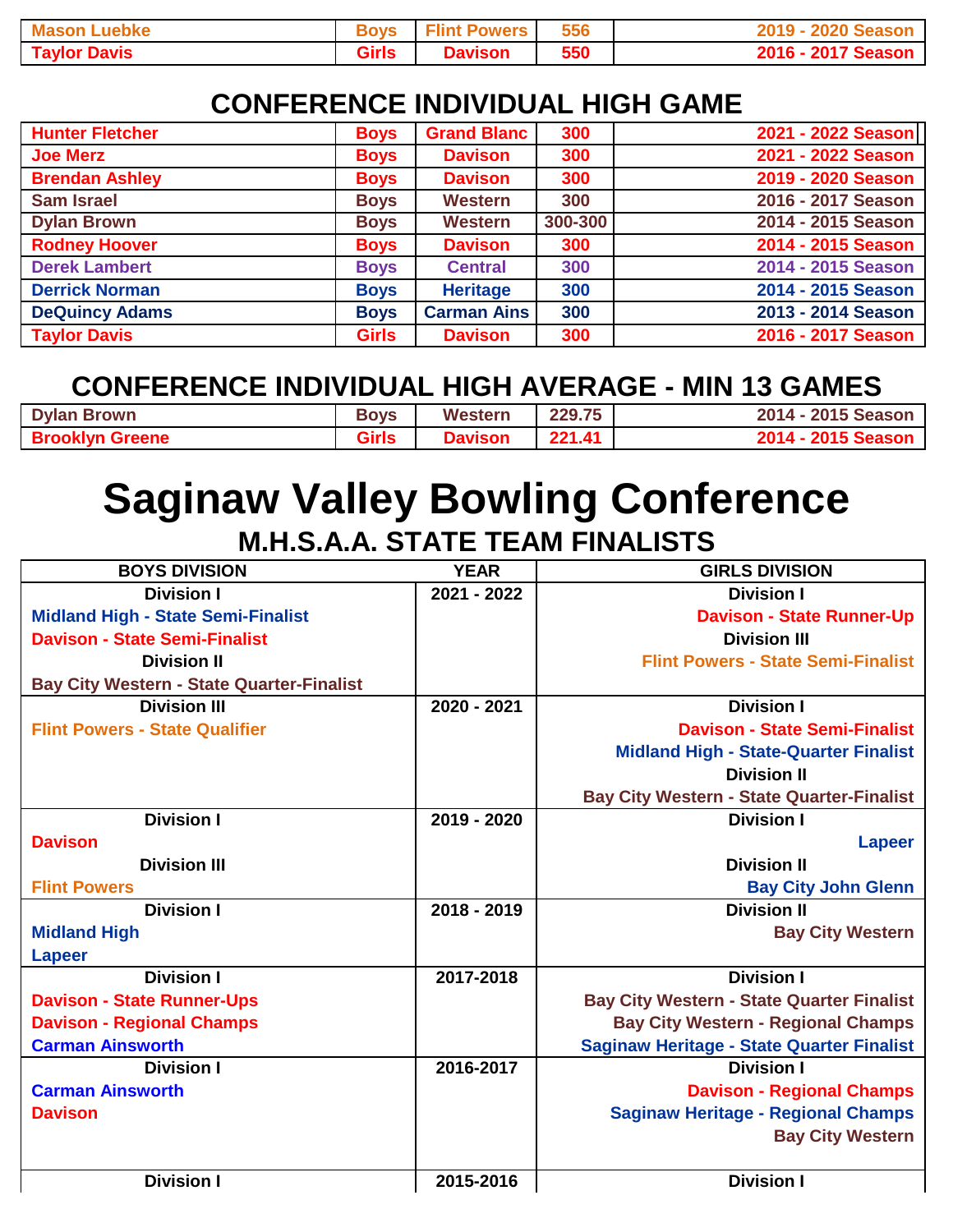|             | <b>Davison - State Champs</b>                            |
|-------------|----------------------------------------------------------|
|             | <b>Bay City Western - Regional Champs</b>                |
|             | <b>Carman Ainsworth</b>                                  |
|             | <b>Division II</b>                                       |
|             | <b>Bay City Central</b>                                  |
| 2014-2015   | <b>Division I</b>                                        |
|             | <b>Davison - Regional Champs</b>                         |
|             | <b>Division II</b>                                       |
|             | <b>Bay City Western - Division II - State Runner-Up</b>  |
|             | <b>Bay City Central</b>                                  |
|             |                                                          |
|             |                                                          |
| 2013 - 2014 | <b>Davison - Division I - State Champs</b>               |
|             | <b>Bay City Western - Division II - State Runner-Up</b>  |
|             | <b>Carman Ainsworth - Division I</b>                     |
| 2012 - 2013 | <b>Bay City Central - Division I</b>                     |
|             | <b>Bay City Western - Division II - Quarter Finalist</b> |
|             | <b>Carman Ainsworth - Division I</b>                     |
|             | <b>Davison - Division I - State Champs</b>               |
| 2011 - 2012 | <b>Bay City Central - Division I</b>                     |
|             | <b>Bay City Western - Division II</b>                    |
| 2010 - 2011 | <b>Bay City Central - Division I</b>                     |
|             | <b>Bay City Western - Division II</b>                    |
| 2009 - 2010 | <b>None</b>                                              |
|             |                                                          |
| 2008 - 2009 | <b>None</b>                                              |
| 2007 - 2008 | <b>None</b>                                              |
|             |                                                          |

## **Saginaw Valley Bowling Conference M.H.S.A.A. STATE INDIVIDUAL FINALISTS**

| <b>BOYS DIVISION</b>                                        | <b>YEAR</b> | <b>GIRLS DIVISION</b>                                    |
|-------------------------------------------------------------|-------------|----------------------------------------------------------|
| <b>Division I</b>                                           | 2021 - 2022 | <b>Division I</b>                                        |
| <b>Jared Musser - Davison - State Runner-Up</b>             |             | Emma Siekierski - Davison - Singles Champion             |
| <b>Shane Gagnon - Davison - State Quarter-Finalist</b>      |             | <b>Elzabeth Springsteen - Davison - State Qualifier</b>  |
| Hunter Fletcher - Grand Blanc - State Qualifier             |             | Vanessa Zissler - Saginaw Heritage - State Qualifier     |
| <b>Evan Daly - Midland High - State Qualifier</b>           |             | <b>Carlie Walls - Davison - State Qualifier</b>          |
| <b>Colin Terrill - Midland High - State Qualifier</b>       |             | <b>Grace Handa - Grand Blanc - State Qualifier</b>       |
| <b>Chase Eddy - Saginaw Heritage - State Qualifier</b>      |             | <b>Ashley Young - Bay City Central - State Qualifier</b> |
|                                                             |             | <b>Division III</b>                                      |
|                                                             |             | <b>Elizabeth Teuber - Flint Powers - State Runner-Up</b> |
| <b>Division I</b>                                           | 2020 - 2021 | <b>Division I</b>                                        |
| Izaac Goergen - Midland High - State Champion               |             | <b>Shayla Owens - Heritage - State Qualifier</b>         |
| <b>Hunter Blackhurst - Midland High</b>                     |             | Kaitlyn McGovern - State Qualifier                       |
| <b>Shane Gagnon - Davison</b>                               |             | Sarah Lyeria - Lapeer - State Qualifier                  |
| <b>Braylon Beeman - Lapeer</b>                              |             | <b>Emma Hawley - Davison</b>                             |
|                                                             |             | <b>Carlie Walls - Davison</b>                            |
| <b>Divison III</b>                                          |             | <b>Emma Green - Midland High</b>                         |
| <b>Mason Luebke - Flint Powers - State Quarter-Finalist</b> |             | <b>Grace Henriguez - Midland High</b>                    |
| <b>Jakob Malenich - Flint Powers</b>                        |             | <b>Division II</b>                                       |
| <b>Jacob Beauchamp - Flint Powers</b>                       |             | <b>Madison Sursely - Bay City Western</b>                |
|                                                             |             | <b>Madison Reinking - Mt. Pleasant</b>                   |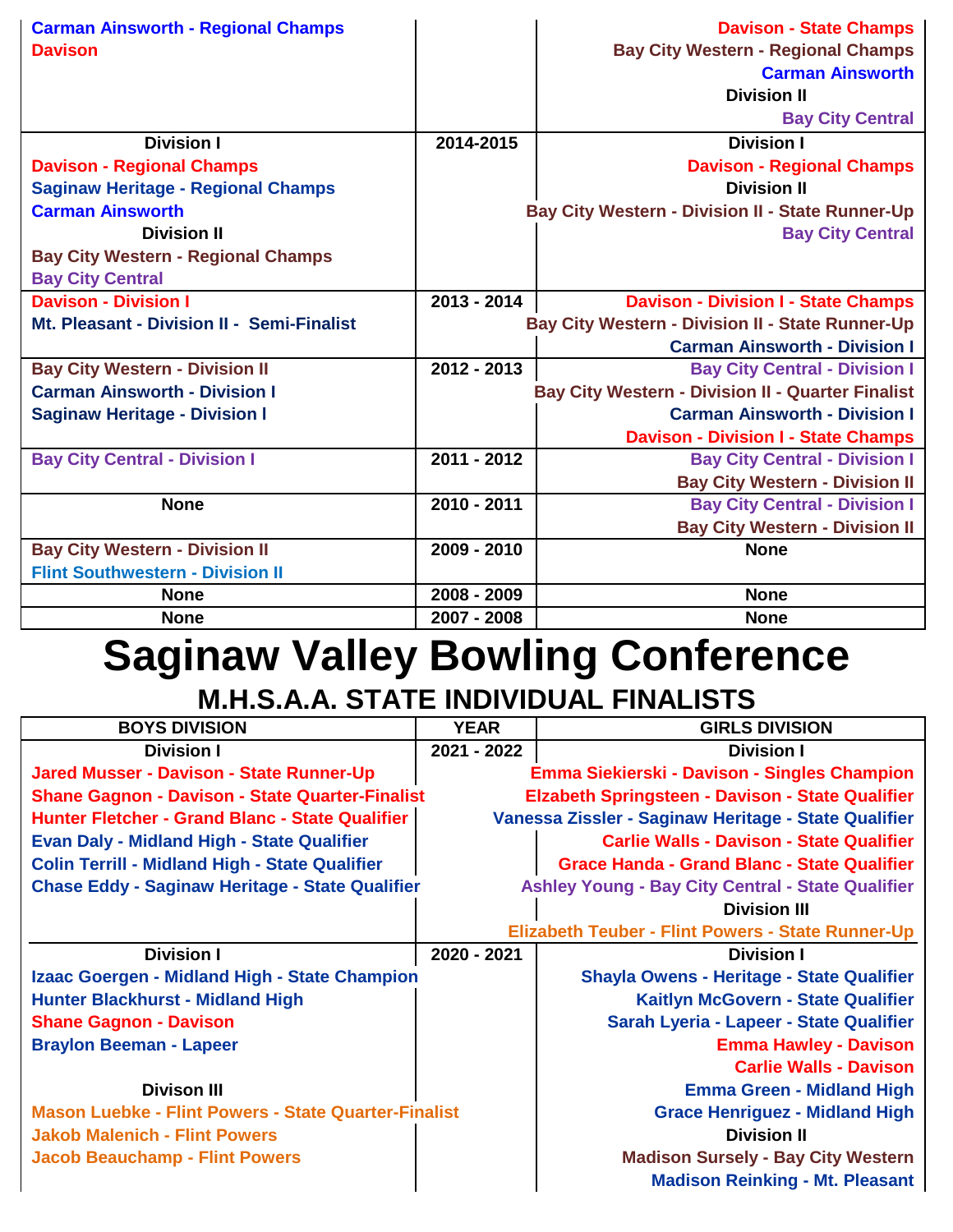|                                                   |             | <b>Divison III</b>                                      |
|---------------------------------------------------|-------------|---------------------------------------------------------|
|                                                   |             | <b>Elizabeth Tueber - Flint Powers - State Champion</b> |
| <b>Division I</b>                                 | 2019 - 2020 | <b>Division I</b>                                       |
| Izaac Goergen - Midland High - State Champion     |             | <b>Leah Williams - Grand Blanc</b>                      |
| <b>Brendan Ashley - Davison</b>                   |             | <b>Sarah Roe - Carman Ainsworth</b>                     |
| <b>Samuel Seegobin - Saginaw Hertiage</b>         |             | <b>Lindsay Gipson - Davison</b>                         |
|                                                   |             | <b>Cynthia Slater - Lapeer</b>                          |
| <b>Division II</b>                                |             | <b>Division II</b>                                      |
| <b>Nick Stewart - Bay City John Glenn</b>         |             | <b>Julia Struck - Bay City John Glenn</b>               |
|                                                   |             | <b>Allyson Houlihan - Bay City Western</b>              |
| <b>Division II</b>                                |             | <b>Madison Sursely - Bay City Western</b>               |
| <b>Kyler Beauchamp - Flint Powers</b>             |             | <b>Faith Bell - Bay City Western</b>                    |
| <b>Division I</b>                                 | 2018-2019   | <b>Division I</b>                                       |
| Izaac Goergen - Midland High - Regional Champ     |             | <b>Molly Doty - Carman Ainsworth</b>                    |
| <b>Aidan Fisackerly - Davison</b>                 |             | <b>Division II</b>                                      |
| <b>Brendan Ashley - Davison</b>                   |             | <b>Faith Bell - Bay City Western</b>                    |
| <b>Division II</b>                                |             | <b>Rebecca Dengel - Bay City Western</b>                |
| <b>Desmond Malusi - Bay City Western</b>          |             | <b>Madison Jones - Bay City John Glenn</b>              |
| <b>Mason Luebke - Flint Powers</b>                |             |                                                         |
| <b>Andre Leareaux - Mt. Pleasant</b>              |             |                                                         |
| <b>Division I</b>                                 | 2017-2018   | <b>Division I</b>                                       |
| <b>Ryan Blanchard - Bay City Western</b>          |             | <b>McKenzie Allen - Bay City Western</b>                |
| Levi Kiefer - Bay City Western                    |             | <b>Bailey Gipson - Davison</b>                          |
| <b>Charles Hall Jr. - Carman Ainsworth</b>        |             | <b>Lindsay Gipson - Davison</b>                         |
| <b>Brandon Kreiner - Davison</b>                  |             | <b>Callie Richardson-Fuller - Davison</b>               |
| <b>Izaac Goergen - Midland</b>                    |             | <b>Cecilia Mosqueda - Midland</b>                       |
| <b>Division II</b>                                |             | <b>Division II</b>                                      |
| <b>Chris Clark - John Glenn - Regional Champ</b>  |             | <b>Tiana Storey - Bay City Central</b>                  |
| <b>Brennan Kilmer - Bay City Central</b>          |             |                                                         |
| <b>Division I</b>                                 | 2016-2017   | <b>Division I</b>                                       |
| <b>Brandon Kreiner - Davison - Regional Champ</b> |             | Samantha Rochow - BC Western - Regional Champ           |
| <b>Ryan Blanchard - Bay City Western</b>          |             | <b>Taylor Davis - Davison - Regional Champ</b>          |
| <b>Jackson Ellis - Bay City Western</b>           |             | <b>Montanna Andrews - Carman Ainsworth</b>              |
| <b>Mason Ancira - Carman Ainsworth</b>            |             | <b>Caity Cox - Carman Ainsworth</b>                     |
| <b>Dillon McArthur - Davison</b>                  |             | <b>Kalee Johnson - Davison</b>                          |
| <b>Miles Luebke - Davison</b>                     |             | <b>Cecilia Mosqueda - Midland</b>                       |
| <b>Zach Jostick - Lapeer</b>                      |             | <b>Courtney Rathbun - Midland</b>                       |
| <b>Division II</b>                                |             | Ivanna Villarreal - Saginaw Heritage                    |
| <b>Ian Matthews - Midland Dow</b>                 |             |                                                         |
| <b>Division I</b>                                 | 2015 - 2016 | <b>Division I</b>                                       |
| Sam Israel - Bay City Western                     |             | <b>Taylor Davis - Davison - State Singles Champion</b>  |
| <b>Jordan Nunn - Carman Ainsworth</b>             |             | <b>Storm Butler - Bay City Western</b>                  |
| <b>Milton Gibson - Carman Ainsworth</b>           |             | <b>Megan Rabideau - Bay City Western</b>                |
| <b>Brandon Kreiner - Davison</b>                  |             | <b>Montanna Andrews - Carman Ainsworth</b>              |
| <b>Dillon McArthur - Davison</b>                  |             | <b>Caity Cox - Carman Ainsworth</b>                     |
| <b>Kyle McGrath - Davison</b>                     |             | <b>Tiara Warson - Carman Ainsworth</b>                  |
| <b>Raymond Eddy - Saginaw Heritage</b>            |             | <b>Bailey Gipson - Davison</b>                          |
|                                                   |             | <b>Olivia Stephenson - Davison</b>                      |
|                                                   |             | <b>Brooklyn Withey - Lapeer</b>                         |
|                                                   |             | Ivanna Villarreal - Saginaw Heritage                    |
|                                                   |             | <b>Division II</b>                                      |
|                                                   |             | <b>Laura Poirier - Bay City Central</b>                 |